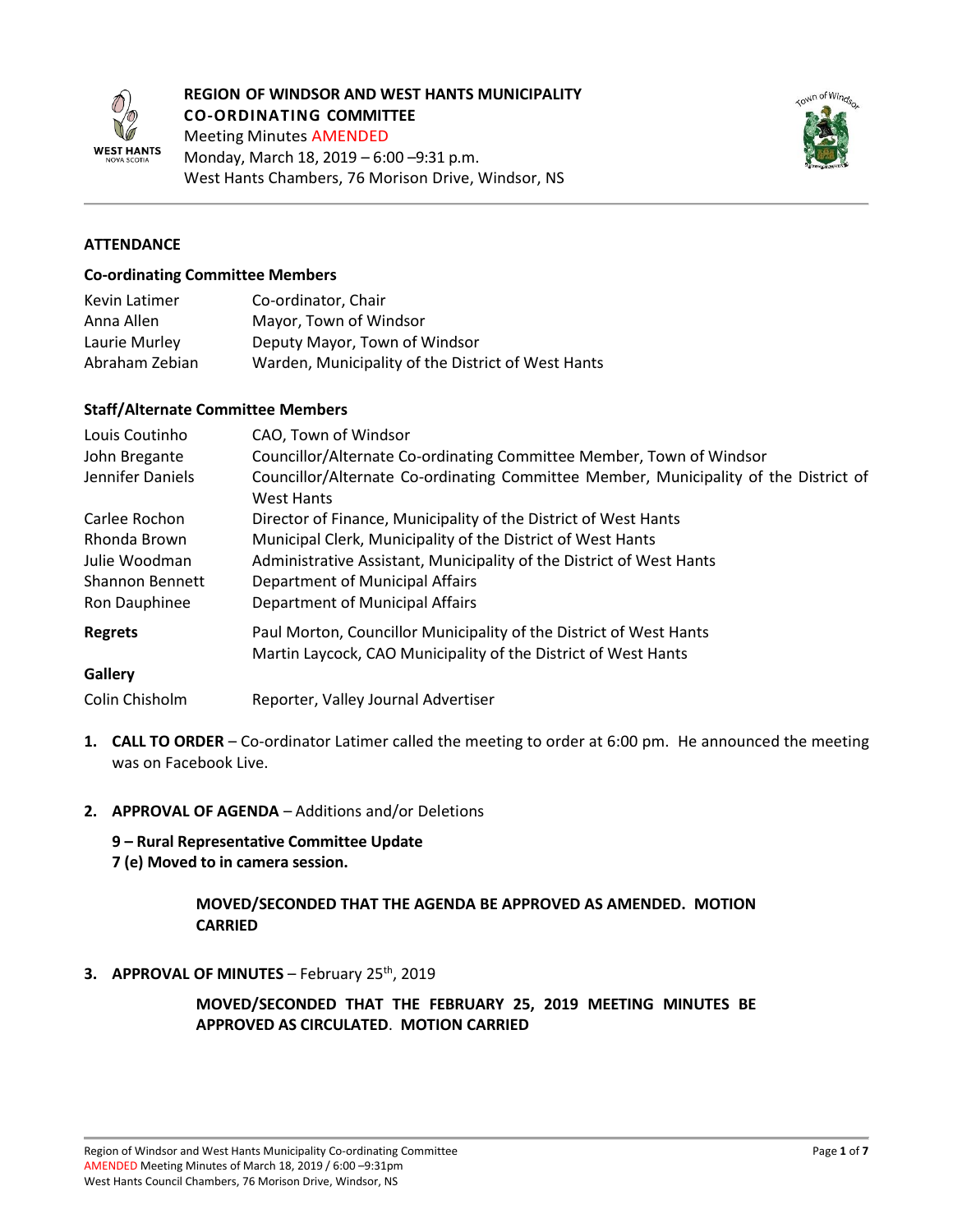# **4. DELEGATIONS / PRESENTATIONS (if any)**

### **(a) Dr. Jamie Baxter**

Dr. Baxter gave highlights of the report that he submitted in February. He explained any choices or decisions made around polling districts and Council size need objectives to achieve and he offered the report reflects the rationales he concluded after reviewing material on regional consolidation. He confirmed in Nova Scotia there has been a lot of work and studies done on amalgamation and consolidation. He suggested that he summarized the key rationales for regional consolidation and structural reform. He explained that he looked at the legislative framework and noted that in Bill 55 there is a mandate for the board to make the decision on polling districts and Council size but not specific guidance on how the board will make that determination. He suggested that Council can look at these factors as a good starting point but cautioned at the same time these factors only give so much guidance on the full analytical framework that the board is likely to undertake based on past cases.

He explained the first step is to decide the two-council sizes council size and once this is determined move on to the question of polling districts. He suggested the elements that should be considered; are desired style of council, governance structure, and effective and efficient size. He noted the board regarding polling districts will be concerned with voting power and variation it sees as acceptable. He advised the board will show some flexibility to communities showing interest. He suggested that structure does matter, however from studying all areas of government he noted there have been some important studies such as national reform in political and decision-making structure.

Councillor Daniels suggested looking at the dates when many of the studies were completed as there has been a changed in technology which affects how information is given and received. She suggested it also changed how councillors represent their communities and felt it is due to accessibility and she didn't know whether it was even economically driven anymore because a lot of people have access to technology for that purpose. She indicated that she gets frustrated she can't be a good democratic representative for her residents as it boils down to bureaucracy and added that it is, so policy driven. She asked if there was any current literature that looks at the aspect of changing times and technology. Dr. Baxter responded the scope of his review was defined to questions of polling districts and council size but suggested there is broader literature that relates to effective representation. He agreed with Councillor Daniels that it is a very important consideration.

Councillor Daniels offered that she felt Dr. Baxter's report was a great piece of literature for other areas to reference. Warden Zebian asked if the board prefers a mingling of communities rather than keeping them separate. Dr. Baxter offered it was a unique consideration when moving forward with consolidation. Warden Zebian suggested that this is a unique case where West Hants has already gone through a dissolution and is now moving towards consolidation, he asked if this has happened before and whether there is a precedence. Dr. Baxter responded that with Cape Breton the board was more willing to engage in the remapping or redrawing after the consolidation had been around for some time.

Deputy Mayor Murley stated she would like to know more about communities of interest and when they are created how things such as taxes, services, fire protection would serve to affect the structure of a regional municipality going forward. Dr. Baxter agreed that there should be more clarity in trying to predict the boards approach to community interest. He suggested his findings provide guidance and factors how the board might address the balance with community interest. Deputy Mayor Murley suggested at this point there is a lot of concern around this.

The presentation adjourned at 6:55 pm.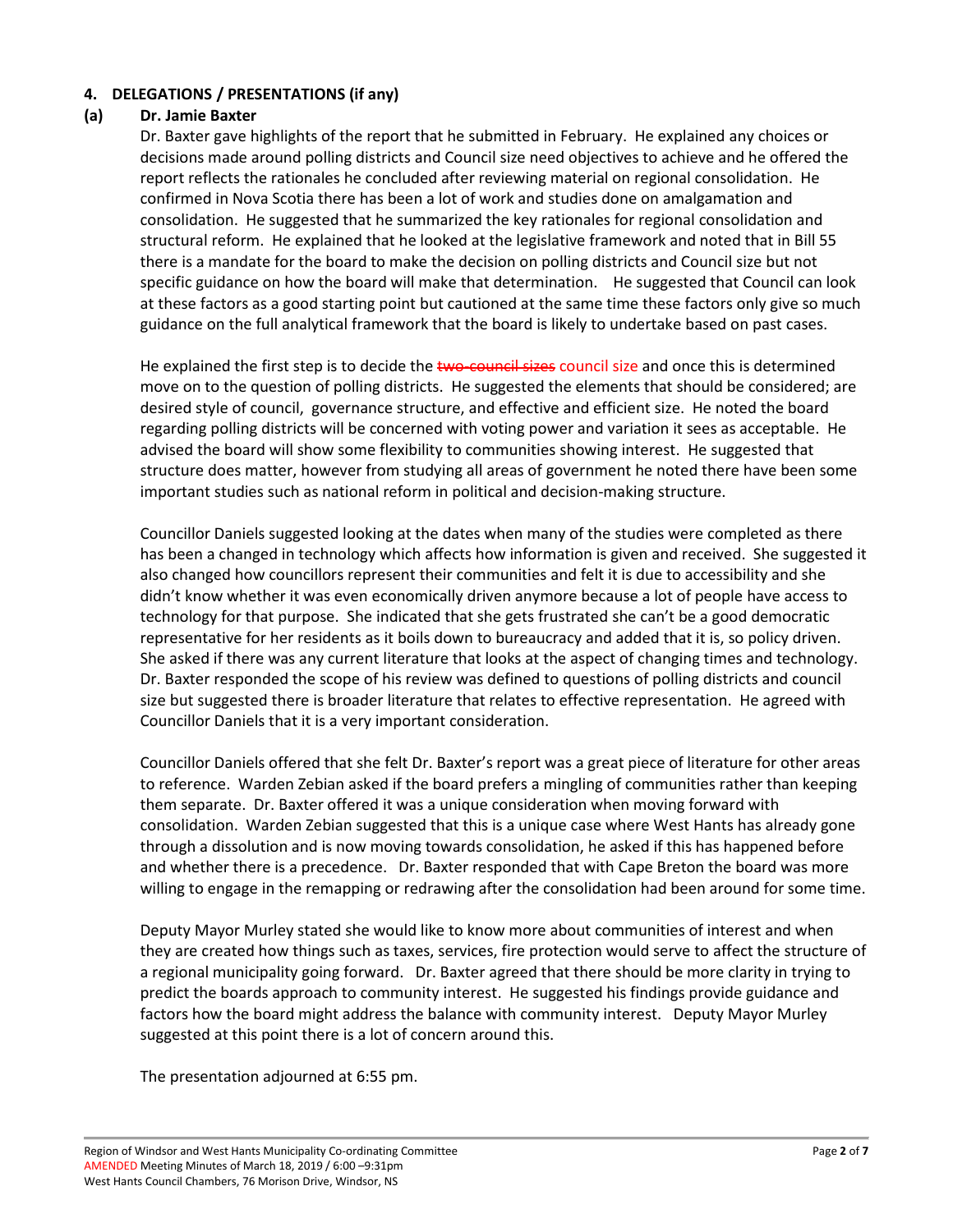## **5. BUSINESS ARISING FROM PREVIOUS MINUTES**

## **(a) Workplan Update**

Co-ordinator Latimer reported that the work plan and schedule is working well and confirmed he continues to meet with the CAO's and representatives from Department of Municipal Affairs on a weekly basis. He suggested they have made progress with the workplan and schedule and advised he is committed to bringing it back to the committee before the end of March. He noted that he reviews his own scope for his position to provide leadership and work with the committee to ensure everything is getting done that is required to have a successful project. He advised the scope talked about developing a workplan for the committee which includes co-ordination and submission of an application to NSUARB. He reported this is for new electoral district boundaries and noted that dates have been reserved in June for a hearing and a decision on size and districts, public engagement strategy and internal/external communications strategy. He advised the committee will decide on a company to move this process along. He noted another item is the organization study to determine the optimal structure for the new municipality, a plan to merge pension and benefits for employees, he added the committee will review the report on HR analysis and choose a firm that can provide leadership and guidance on bringing the two work forces together.

He advised there will be framework of consolidation of the policies and by-laws of the two units and confirmed the CAO's and staff have begun determining how to move forward on this. He advised the CAO's have made great progress on a technical plan for the hardware and software which they will bring to the committee. He confirmed the co-ordinator will have signing authority for the co-ordinating committee budget and will be responsible for financial reporting to the Department of Municipal Affairs and the Transition Committee.

## **(b) Governance Review**

Co-ordinator Latimer referred to a memorandum included in the agenda package prepared by Mr. Heseltine regarding consultations on polling districts which concluded in Windsor last Thursday evening. He noted the memorandum updates where Stantec is at this time, and the items that still need to be considered.

Co-ordinator Latimer reported there was a second memorandum received today which was a supplementary document to the agenda this evening. He advised it indicates there were some peculiar responses to the online survey which Mr. Heseltine had identified. He added the memorandum also addresses Mr. Heseltine's interest in making himself available to meet with councillors individually from both units to listen to their thoughts or input about size and proposed polling districts. He offered that Mr. Heseltine indicated he is available to meet later this week or the first week of April. Mayor Allen expressed that this week would be difficult for the Town's councillors to meet. Warden Zebian suggested that this week would be better for West Hants as budget deliberations are scheduled for next week. It was agreed to attempt to have councillors do the meetings this week or the first few days of April. The CAO's were directed to contact the councillors to plan to meet with Mr. Heseltine.

# **(c) Communications Interim Support – Update**

CAO Coutinho reported that we had retained PR Hive for an interim consultant for a 6-week term. He noted that Ms. McIsaac conducted an audit on the Stronger Region website and recommended some improvements and offered that most of the changes have been completed. He indicated that she provided guidelines for responding to social media, updated FAQ for the website, and is in the process of completing the newsletter which will be sent to Co-ordinator Latimer by the end of the week to review and approve for release. He advised the newsletter provides the community an update of everything that has taken place to date. He anticipated it will go to print next week and advised tonight's decisions will be reported in the newsletter. He stated that Ms. McIsaac also prepared a fact sheet on consolidation and has been meeting with the co-ordinator on a weekly basis.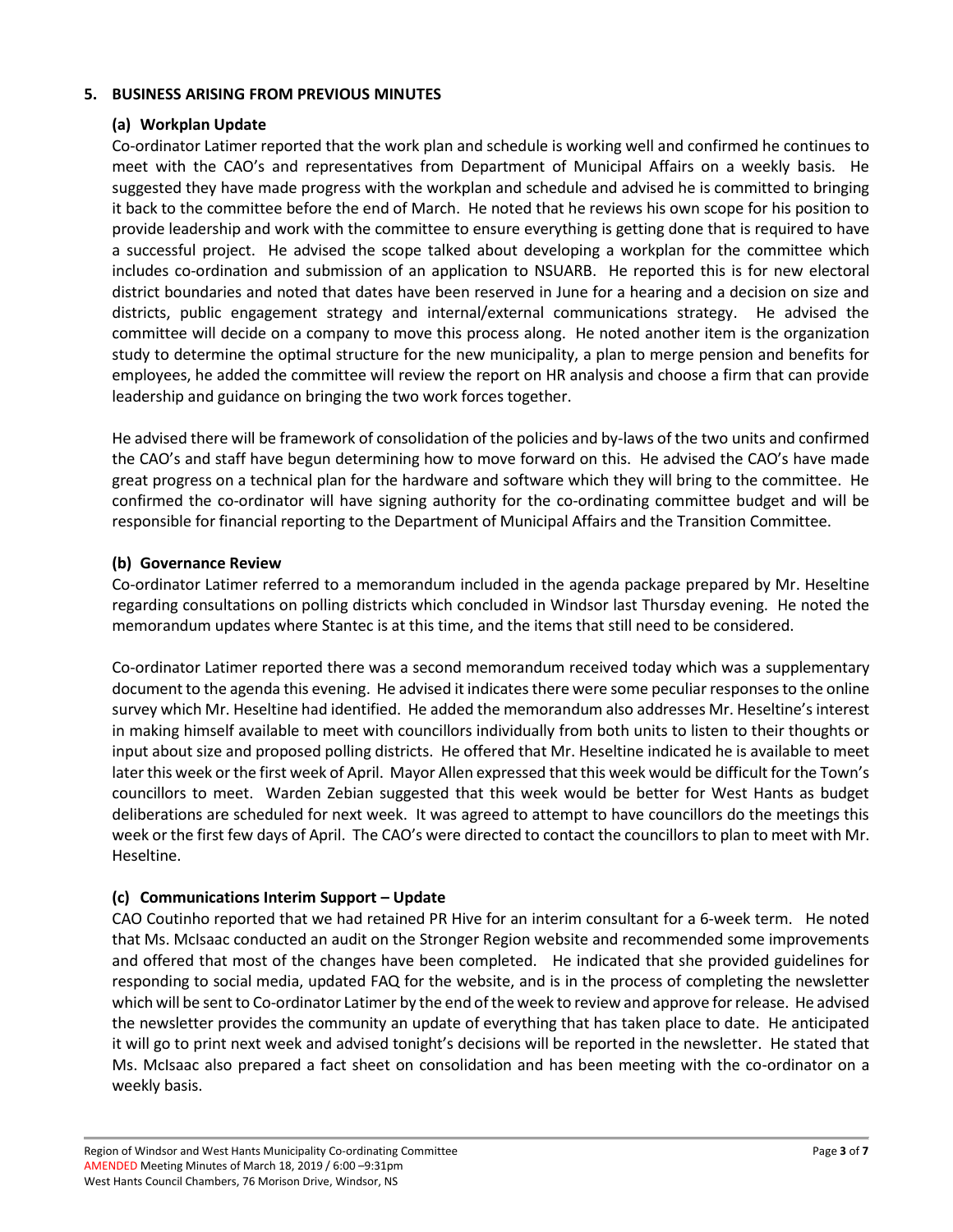## **(d) Project Administrator – Update**

CAO Coutinho introduced Donna Jones who was hired as the Project Administrator and has recently retired from the Department of Municipal Affairs. He noted at the next meeting additional information will be provided so the committee understands Ms. Jone's role to support the important work of the committee.

### **6. NEW BUSINESS**

## **(a) NSFM Spring Workshop**

It was reported that the committee has an opportunity to share its story at the NSFM Spring Workshop and to provide information on the work that has been done with the consolidation process. Co-ordinator Latimer suggested it is a good opportunity to talk about why the two units decided to go down this road. He confirmed this is scheduled for May 9<sup>th</sup> in Truro. Mayor Allen commented that peers across the province are very interested and that this is a very important message to get out.

## **7. STAFF REPORTS**

## **(a) HR Analysis RFP**

CAO Coutinho reported on January 8 the committee issued a Request for Proposal for a Human Resources Analysis and Interim Human Resource Support Services. He suggested the scope of the RFP was significant and included several deliverables and services. He noted that there will be a comparison of both units Human Resource policies. He confirmed that six proponents submitted, and that there was a technical and financial component that was required. He indicated the committee who reviewed the RFP's were Shannon Bennett DMA, and the two CAO's and that overall Gerald Walsh was the successful proponent. He cautioned that the budget would not cover both components. He suggested that the CAO's will work with the committee to determine how to move forward with the second part of the submission. He noted the next step would be to meet with the consultants to establish a workplan.

# **MOVED and SECONDED that the Co-ordinating Committee award RFP#CCWWHMUN19-01 to Gerald Walsh and Associates Inc. in the amount of \$118, 125 plus net HST for the Human Resources Analysis portion of the RFP only at this time.**

## **Motion Carried.**

Mayor Allen asked if there was room in the budget to spend the extra on the second component. CAO Coutinho suggested the overall budget is tight but offered that the province could be approached to see if there is an opportunity to assist or the committee would consider other options.

Councillor Daniels asked if the units are covered by insurance regarding RFPs if something were to go wrong. CAO Coutinho confirmed that all employees of both units are covered for errors and omissions through the existing insurance policy. He confirmed that they have asked for this in writing as confirmation was given verbally from the insurance company. Co-ordinator Latimer reminded that the committee is a corporate legal entity that is separate from both units and offered that Councillor Daniels question was important and confirmed that everyone is mindful of the concerns.

### **(b) Executive Search RFP**

Co-ordinator Latimer reported an RFP was issued in January and closed on February 21 and proposals were submitted to him directly. He confirmed that four proponents responded, and the submissions were reviewed and evaluated.

**MOVED and SECONDED that the Co-ordinating Committee approve the selection of Organizational Consulting Limited (OCL) as the recruitment search company to find an ideal candidate as CAO for the new regional municipality.**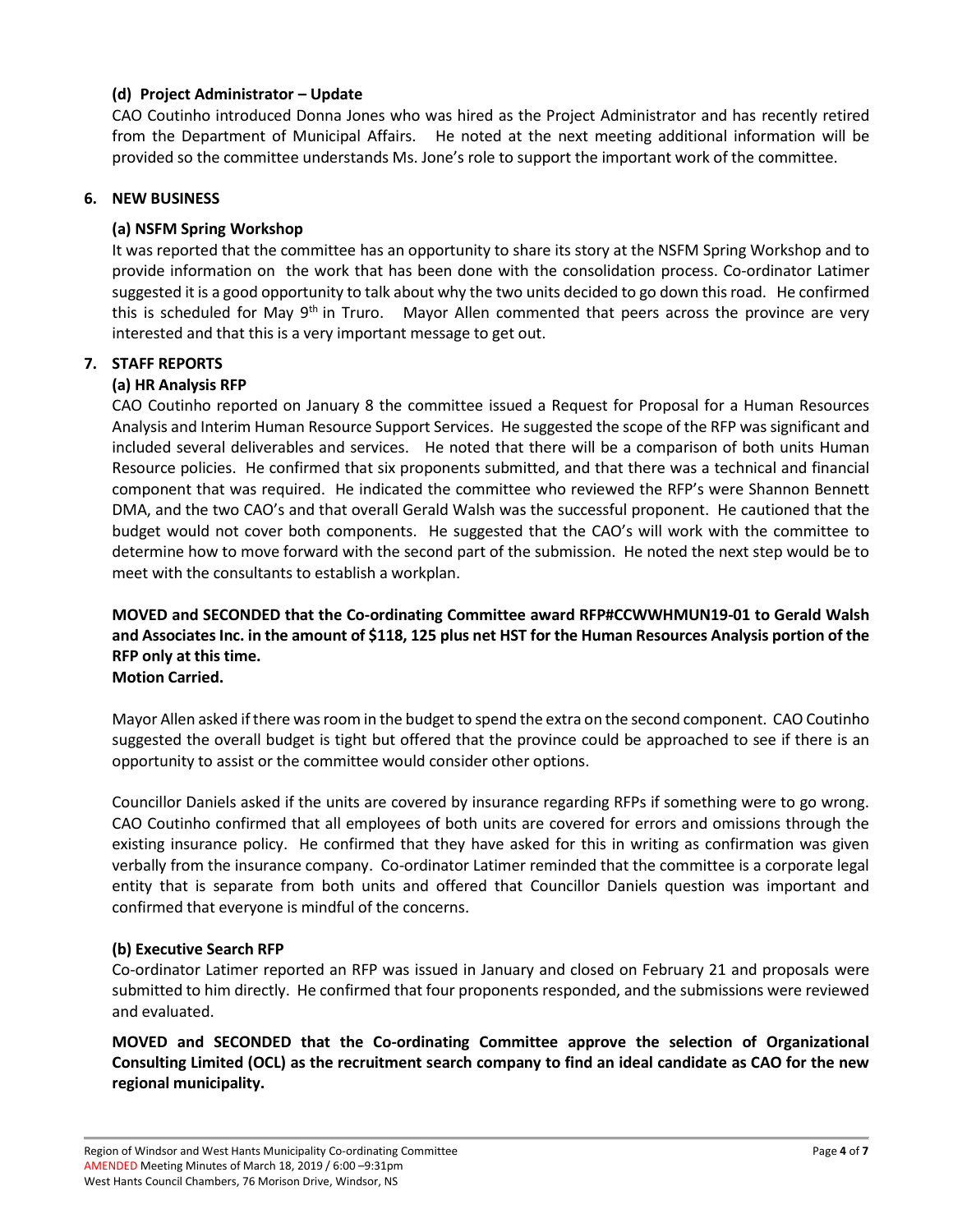**MOVED and SECONDED that the motion be amended to include the total estimated amount excluding HST is \$25,010 for full service. Motion Carried.** 

Co-ordinator Latimer advised he will reach out to the successful component tomorrow.

### **(c) Communication RFP**

CAO Coutinho reported an RFP for Communication Services was issued in January. He suggested the primary goal of this RFP is to get citizens engaged from both units. He noted that most of the recommended proponents provided a price for the cost of the project and separated such things as print materials, brochures, etc. He noted there is an additional cost of \$50,000 for these separate items. He confirmed that only one proponent met the technical criteria. He stated if the committee is agreeable to hiring the proponent a work plan will need to be established with the consultant and exploration on the public engagement process is required. He advised that they also need to discuss the expenditures on the \$50,000.

**MOVED and SECONDED that the Co-ordination Committee approve the selection of Prime Creative as the successful proponent with a bid of \$30,950 for the provision of communication services subject to determining satisfactory execution costs with the proponent for this project. Motion Carried.** 

### **(e) Municipal Election**

CAO Coutinho advised that Rhonda Brown and Shelleena Thornton prepared this report which he reviewed. He explained that the Municipality of the District of West Hants Municipal Elections has solely used the traditional paper ballot as a means of voting in all their former municipal elections. He advised that the Town of Windsor has used Alternative Voting methods (internet and telephone) as the primary means for electors to cast their ballot in all municipal elections.

R. Brown advised that she and S. Thornton decided the paper ballots would be the best option at this time due to not having reliable internet services throughout the county. She suggested that it would be difficult to have e-voting just in certain areas and wouldn't create a full unity if there are those division lines. She offered there is going to be confusion with the electors because the boundary lines are going to change. She explained there will be a significant number of workers required for paper ballot voting and offered there will be two advanced polling days and one ordinary poll. She envisioned in each district there will be one polling location on a day but two polling stations at that location. She noted that there would be advertisement on the website, Facebook and in the newspaper and radio for poll workers.

**MOVED and SECONDED that the Co-ordinating Committee approve voting by paper ballot only for the Region of Windsor and West Hants Municipality's 2020 Municipal Election for all Advance Poll Days and Ordinary Polling Day.**

**Motion Carried.** 

### **(f) Transition Funding Agreement (this was moved to the in camera session)**

### **(g) Management of Transition Finances**

C. Rochon reported this is to authorize the Municipality of the District of West Hants to provide all the financial services for the Co-ordination Committee. She indicated in order to proceed the committee is required to adopt the Municipality's current policies and practices of management and reporting the transition funds provided by the province. She offered that West Hants has already done this successfully for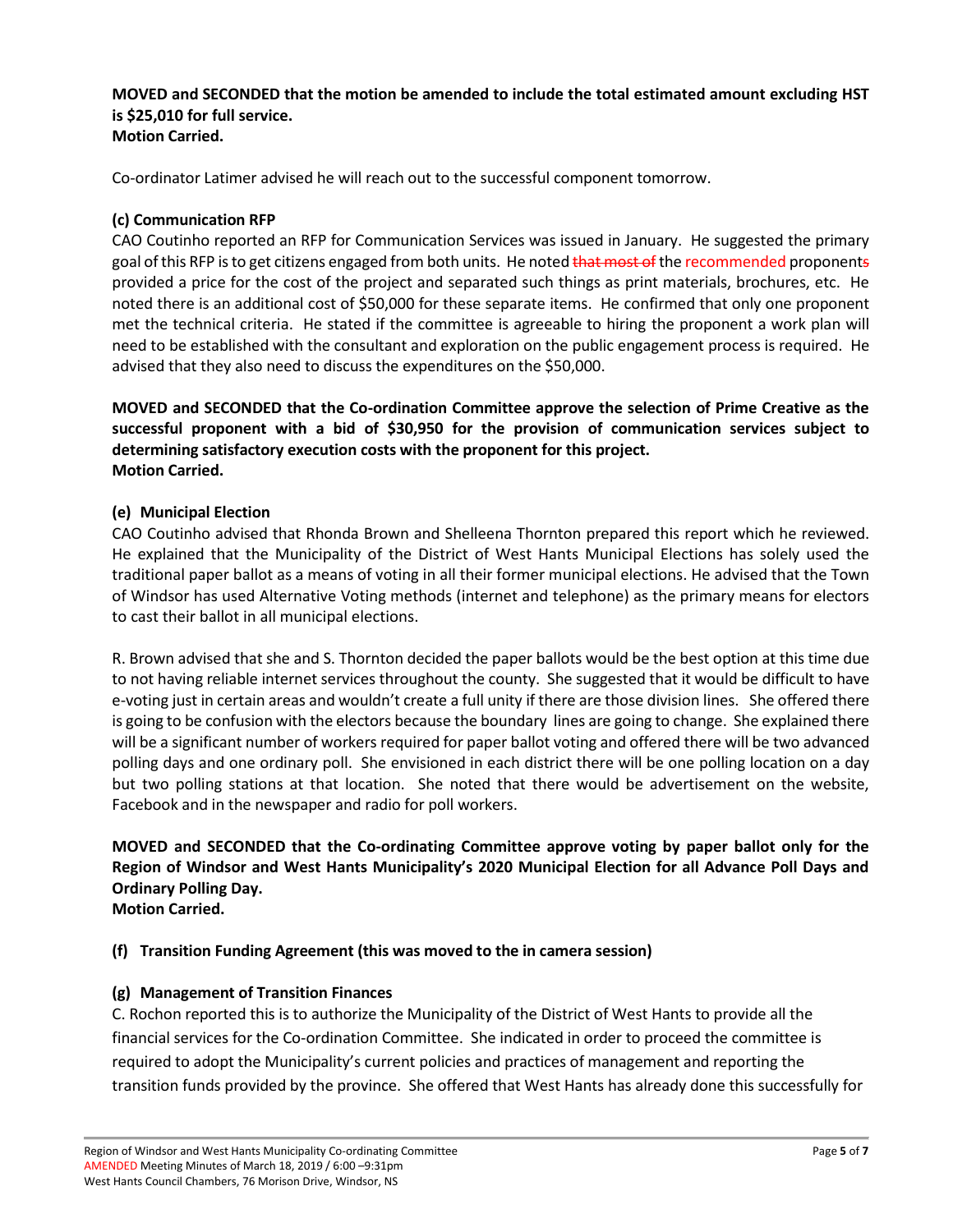Region 6 for the past 20 years. Mayor Allen indicated that she had no concerns with West Hants managing the funds, and that the West Hants policies were strong. Councillor Daniels expressed concern if West Hants has enough staff that it won't interfere with their day to day business. C. Rochon expressed that she didn't anticipate that it would be a burden on staff. Mr. Rochon confirmed an implementation plan would come back to the committee.

**MOVED and SECONDED that the Co-ordinating Committee authorize the Municipality of the District of West Hants to provide all financial services and agrees to adopt all Municipality of the District of West Hants financial policies and practices for the management and reporting of the transition funds provided by the Province.** 

**Motion Carried.** 

Co-Ordinator Latimer suggested if costs are incurred by either unit for obtaining assistance with this process that the committee should be consider covering those costs.

# **(h) Region of Windsor and West Hants Municipality 2019-2020 Budget**

C. Rochon reported that she has worked with the Town and Co-ordinator and that a budget has been prepared for 2019-2020 based on the funding that will be received from the province for consolidation. She advised that the committee must approve the budget before the funds can be transferred.

**MOVED and SECONDED that the Co-ordinating Committee approve the 2019-2020 budget as presented on March 18, 2019 for anticipated expenses. Motion Carried.** 

**8. BILL 55, SECTION 12 ITEMS (no items at this time)**

# **9. ADDITIONS TO THE AGENDA**

# **Rural Representative Committee**

Councillor Daniels advised that she wanted to provide a brief update from the meeting on March 13<sup>th</sup>. She stated the committee reviewed the Terms of Reference and clarifications and amendments will be approved at the next meeting on April  $3^{rd}$ . She advised the members expressed concern that the committee is effective during the consolidation process, and that they want to be part of the working process. She advised they want to be heard and could help find solutions. She confirmed they also want to ensure there is communication with the Co-ordination Committee. Deputy Mayor Murley called point of order and noted this was discussed at the last meeting and it was determined by CAO Laycock in referencing Bill 55 that any recommendations or updates coming from the Rural Representation Committee would need to go through West Hants Council and then to the Co-ordinating Committee.

Councillor Daniels offered there was no need to call Point of Order because she was going to say that it was recognized it would first go to West Hants Council. She expressed concern if there is going to be consolidation with the communities through other means the effectiveness of the rural committee.

She stated the committee would also like a copy of the workplan so they have an idea of potential topics that will be coming forward. Co-ordinator Latimer suggested once the communications is hired and the committee is clear on what their workplan looks like going forward an update can be given on what community engagement can and